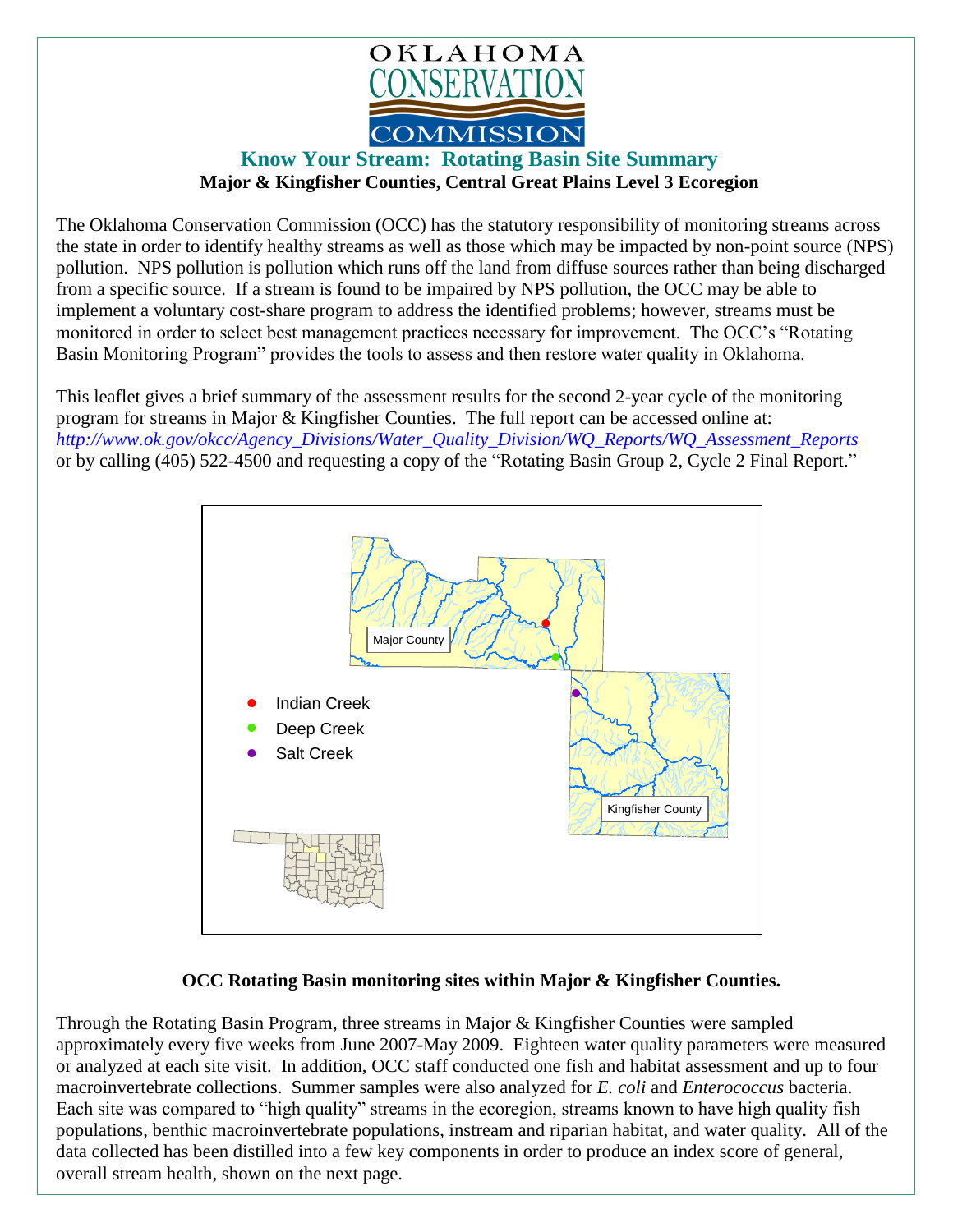**Summary of general stream health as determined by comparison to high quality streams in the Central Great Plains ecoregion and by assessment using Oklahoma State Water Quality Standards***†***.**

|                                                       | <b>Good</b>         | <b>Moderate</b>   |                   |
|-------------------------------------------------------|---------------------|-------------------|-------------------|
| moderate<br>good<br>poor                              | <b>Indian Creek</b> | <b>Deep Creek</b> | <b>Salt Creek</b> |
| <b>Overall Stream Health</b>                          | 51                  | 33                | 31                |
| Phosphorus                                            | 5                   | 5                 | 5                 |
| Nitrogen                                              |                     | 5                 | 5                 |
| Ammonia                                               | 5                   | 5                 | 5                 |
| Dissolved Oxygen                                      | 5                   | 5                 | 5                 |
| pH                                                    | 5                   | 5                 | 5                 |
| Turbidity                                             | 5                   | 5                 | 5                 |
| Salts (chloride, sulfate, TDS)                        | 5                   | $-5$              | $-5$              |
| Fish                                                  | 5                   | 5                 | 5                 |
| Macroinvertebrates                                    | 5                   | 3                 | $\mathbf{1}$      |
| Instream/Riparian Habitat                             | 5                   | 5                 | 5                 |
| Bacteria                                              | 5                   | $-5$              | $-5$              |
| Scale of 1-5 with 5 being the best                    |                     |                   |                   |
| 1=significantly worse than high quality sites<br>KEY: |                     |                   |                   |
| 3=not as good as high quality sites but not impaired  |                     |                   |                   |
| 5=equal to or better than high quality sites          |                     |                   |                   |
| -5=impaired by state standards                        |                     |                   |                   |

**Note: Most streams in Oklahoma are impaired by at least one type of bacteria.**

**Indian Creek (OK620910-02-0310C):** This stream is comparable to high quality streams in the ecoregion for all parameters except nitrogen levels, which were significantly elevated. This is an outstanding stream.

**Deep Creek (OK620910-02-0250C):** This stream is listed as impaired by state standards for elevated salts and bacteria levels. All other parameters are comparable to high quality sites except the macroinvertebrate community which was of slightly lower quality.

**Salt Creek (OK620910-02-0100D):** This stream is listed as impaired by state standards for elevated salts and bacteria levels. All other parameters are comparable to high quality sites except the macroinvertebrate community which was of significantly lower quality.

*† The use of Oklahoma Water Quality Standards to assess streams and the 2010 results are described in the DEQ's 2010 Integrated Report, accessible online at: http://www.deq.state.ok.us/wqdnew/305b\_303d/2010\_integrated\_report\_entire\_document.pdf*